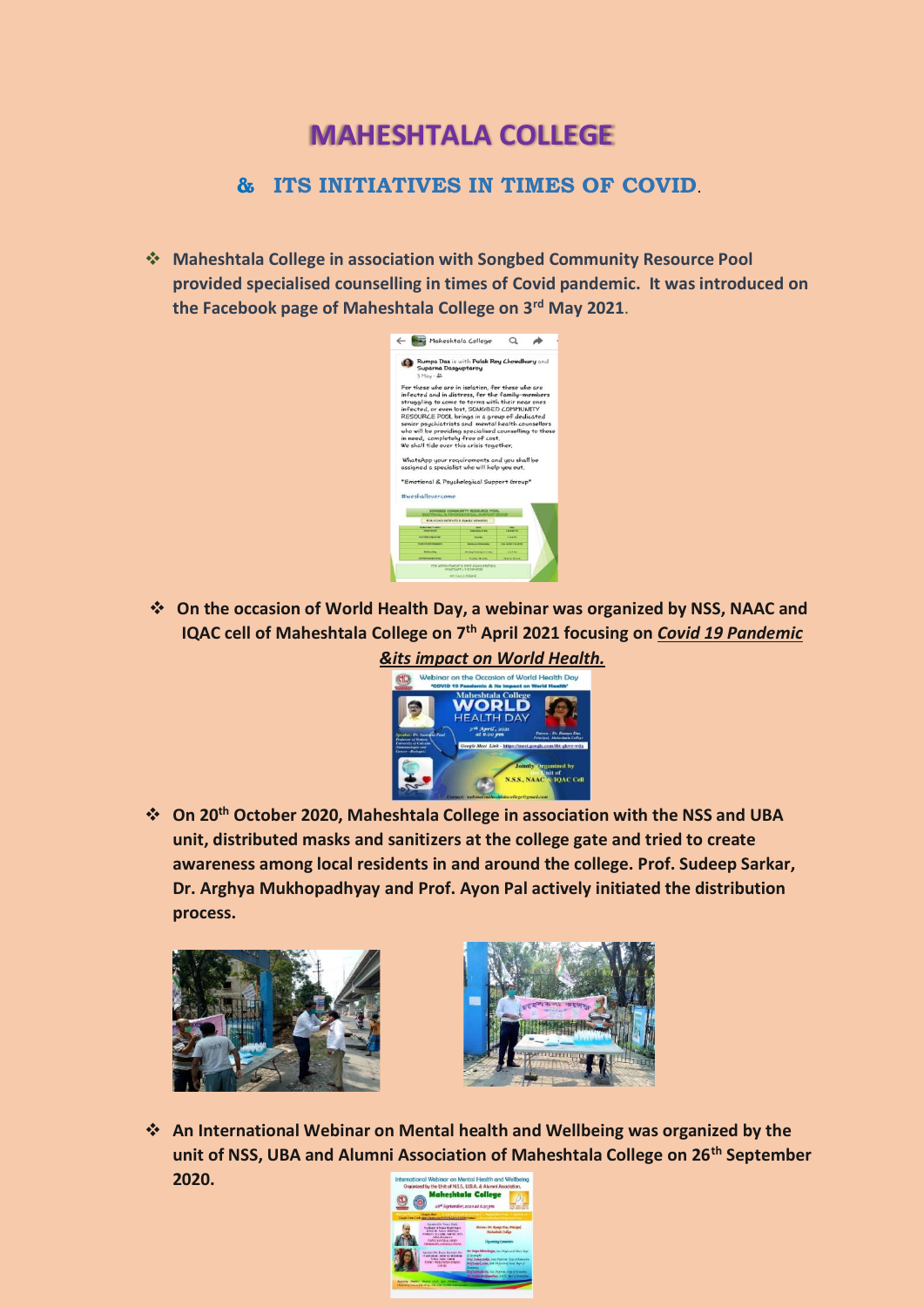❖ **Maheshtala College in association with a Consortium of Colleges across West Bengal had organized an** ALL BENGAL ESSAY COMPETITION **on the topic** *Online Education in Covid Situation: A Student's Perspective***.** 



❖ **Department of Journalism and Mass Communication, Maheshtala College, had organized a State Level Webinar on** *Role of Media during Covid 19 Pandemic* **on 29th August 2020.**



❖ MAHESHTALA COLLEGE IN NEWS 18 BANGLA**- Prof. Sonatan Soren, Dept. of History, was being snapped on 20th March 2020 while taking Honours classes during pandemic.**